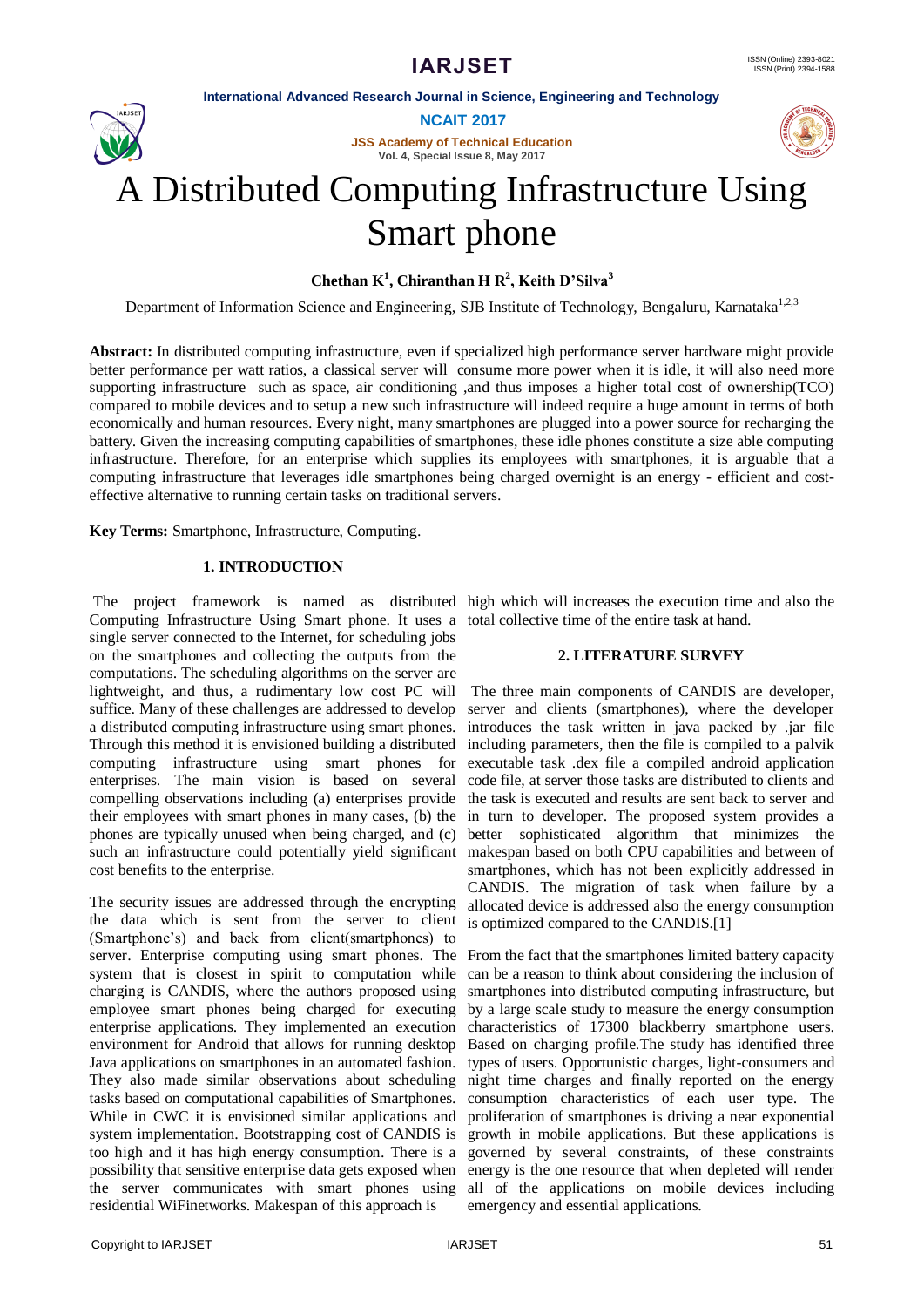#### **International Advanced Research Journal in Science, Engineering and Technology**



#### **NCAIT 2017**

**JSS Academy of Technical Education Vol. 4, Special Issue 8, May 2017**

Opportunistic charges are the most common type of equipped with powerful means to produce multimedia smartphone user. These users are primarily characterized content. Thus, they provide the resources for what it is by frequent, short charge durations during the hours of envisioned as a human pervasive network: a network 8am to 5pm.Light consumers have the lowest energy formed by user devices, suitable to convey to users rich discharge rate among all these types of users.These users multimedia content and services according to their allow their battery to drop to its lowest level before interests and needs. Similar to opportunistic networks, initiating a charge. In night time chargers a daily spike where the communication is built on connectivity between 10pm to 11pm illustrates that these users initiate a opportunities, In this envisage a network above these charge before going to bed. The charging duration for this resources that joins together features of traditional type of users is predominantly higher than that of other pervasive networks and opportunistic networks fostering a two groups, and such diverse usage of mobiles and charging can give a sophisticated long amount of idle stationary computing time to the infrastructure, and mobile as a node in computing infrastructure can yield to less power with high performance.[2]

Recent advancements in radio technology provide great flexibility and enhanced capabilities in executing wireless services. One of these capabilities that can provide significant advantages over traditional approaches is the concept of collaborative computing in wireless networks. With collaborative radio nodes, multiple independent radio nodes operate together to form a wireless distributed In the proposed system the tasks in the server are executed computing (WDC) network with significantly increased performance, operating efficiency, and abilities over a today is running an application (app). When a user wants single node. WDC exploits wireless connectivity to share to execute a new task on her phone, she needs to download processing- intensive tasks among multiple devices. The and install the app. This process requires human input for goals are to reduce per-node and network resource various reasons.To run tasks on the phones, a crossrequirements, and enable complex applications not platform mechanism is used with the Java Reflection API otherwise possible, example image processing in a for Android. The.java source files are compiled into .class network of small form factor radio nodes. As discussed, WDC research aims to quantify the benefits of distributed processing over local processing, extend traditional distributed computing (DC) approaches to allow operation in dynamic radio environments, and meet design and implementation challenges unique to WDC with the help of recently available enabling technologies, such as The scheduling of the tasks is employed by a novel software radios and cognitive radios.

Wireless distributed computing proposes that mobile computing tasks. devices can locally co-operate to execute processing – intensive tasks that would otherwise be limited by the computing infrastructure using smart phones for resources of the single device. Example applications enterprises. The main vision is based on several include local processing for time-critical data collection, compelling observations including (a) enterprises provide real-time video and image sharing etc. Particularly energy their employees with smart phones in many cases, (b) the efficiency, are achieved by applying WDC to a complex phones are typically unused when being charged, and (c) data processing task distributed across a collaborative such an infrastructure could potentially yield significant network of radio nodes that possess computing capabilities. To achieve this, WDC research aims to extend traditional distributed computing (DC) approaches to allow operation in dynamic radio network environments, as well as meet challenges unique to WDC, with the help of recently available enabling technologies. WDC enables powerful computing and extend service execution capabilities with the help of a collaborative network of small form factor radio nodes that operate with reasonably low capacity batteries.[3]

Personal computing devices, such as smart-phones and  $\triangleright$ PDAs, are commonplace, bundle several wireless network interfaces, can support compute intensive tasks, and are

new computing paradigm: opportunistic computing. In this Discussion the evolution from opportunistic networking to opportunistic computing; the survey key recent achievements in opportunistic networking, and describe the main concepts and challenges of opportunistic computing. Finally envision further possible scenarios and functionalities to make opportunistic computing a key player in the next-generation Internet.[4]

#### **3. PROPOSED SYSTEM**

by the typical means of running a task on smart phones files at the central server, which are then packaged as.jar files using the Android tool chain . The.jar file together with the input data is copied to the phone. The phone extracts the.jar file, uses reflection to run the task, and produces the output.

scheduling algorithm to minimize the makespan of a set of

Through this method it is envisioned building a distributed cost benefits to the enterprise. Security of the data upon outsourcing is one of the critical issue and is addressed through the encrypting the data being sent.

Objectives: Profiling charging behaviors, where typically users charge on average 8 to 10 hours on night which provides sufficient amount of idle period for computing.

- $\triangleright$  Scheduling tasks on Smartphone's with efficient algorithm to minimizes the completion time(makespan) of the jobs.
- To efficiently migrate tasks to other phones that are plugged in when the task allocated phone ceases to charge.